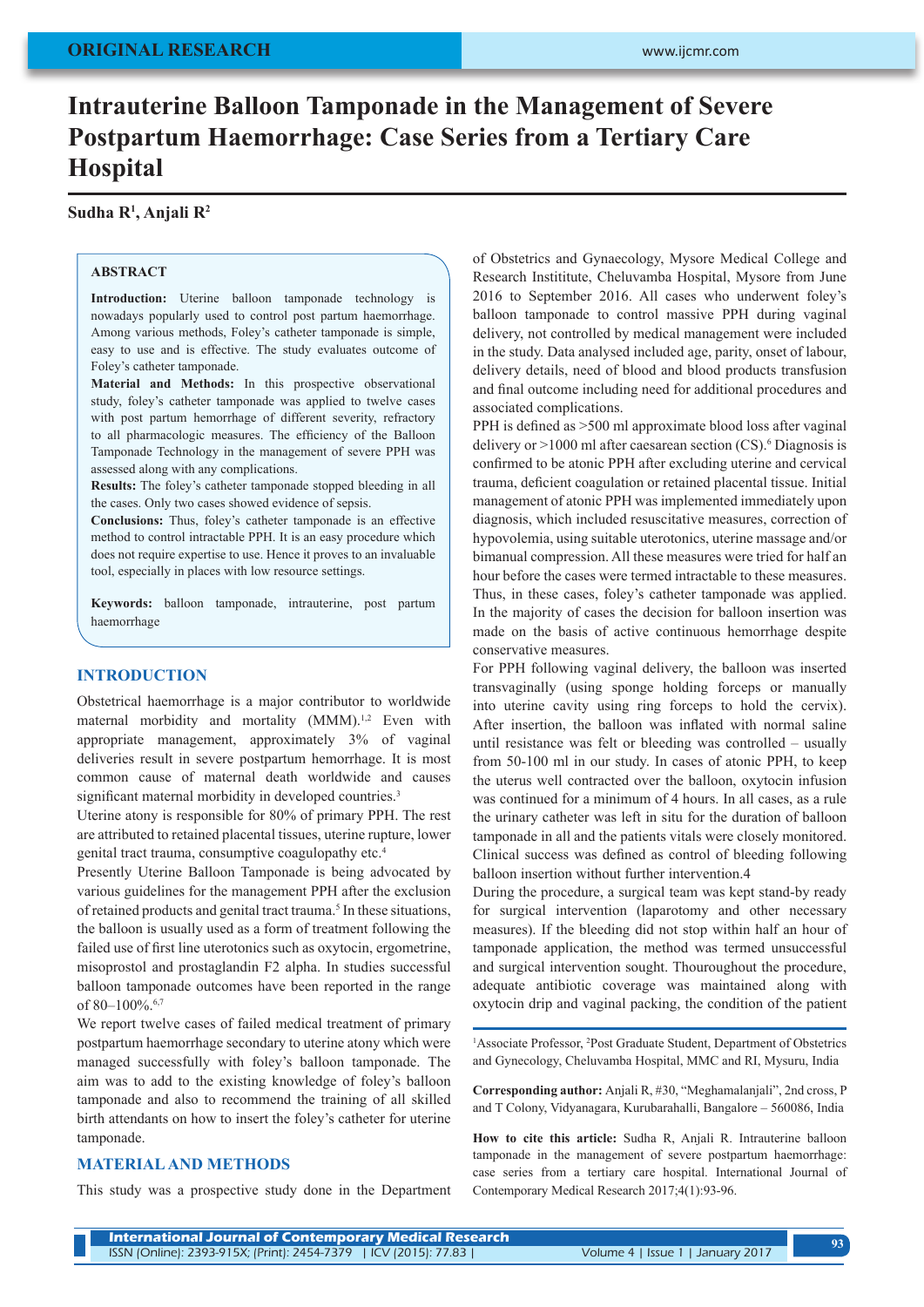continuously monitored in the Intensive care unit, specially noting the amount of bleeding and any other complications.

### **STATISTICAL ANALYSIS**

Data was analysed with Microsoft Excel 2007. To interpret the data, descriptive statistics like mean and percentages were used.

### **RESULTS**

In the present study, 12 patients underwent balloon tamponade for the management of PPH not responsive to medical line of management. 5 cases (41.76%) were aged below 20 years, 1 patient was aged above 30 years (8.33%) and rest 6 cases (50%) were aged between 20-30 years (Figure 1). Most of them were primigravida – 11 cases (91.76%). 7 cases (58.33%) of the 12 cases were term gestations, 3 cases (25%) were preterm and 1 case (8.33%) was post-dated (Figure 2). The birth weight of the patients ranges from 1.2 kgs to 3.6 kgs. 4 cases (33.33%) had birth weight  $\le$  = 2.5 kgs, 3 cases (25%) had birth weight 2.5-3.0 kgs, 4 cases (33.33%) – 3.0-3.5 kgs and 1 case (8.33%) above 3.5kgs (Figure 3).

Only one case was a documented intra-uterine fetal demise, rest 11 (91.67%) babies cried immediately after birth and were by mother's side. 11 cases (91.67%) had atonic PPH, whereas one case (0.83%) had atonic and traumatic PPH. Duration for which the balloon was left in-situ varied from  $14 - 40$  hours; most of them were removed between  $25-36$  hours  $-7$  cases (58.33%). Removal of the balloon was a one step procedure in all these women. Balloon deflation was done under very close observation preferably in the day time. Where deflation time happened to be during late hours, for safety considerations, it was deferred to the following morning. There were no cases noted of re-bleeding after balloon removal. 5 cases (41.67%) were transfused with 1 pint PRBC and 3 cases were transfused with 2 pint PRBC (25%), rest 4 cases (33.33%) did not undergo any transfusion (Figure 4).

All were vaginal deliveries with 3 being induced deliveries for pre-ecclampsia, PROM and intra-uterine fetal demise and one being instrumental delivery. One case had HELLP syndrome and another case had features of chorioamnionitis.

PPH was primary in all patients. In all cases balloon insertion was done to control intractable hemorrhage, not controlled by medical management and the bleeding stopped in all the cases within 15 minutes of tamponade application.

There were minimal complications associated with balloon tamponade and only two patients had evidence of sepsis and were given broad spectrum antibiotics.

### **DISCUSSION**

Postpartum haemorrhage is an obstetric emergency and a leading cause of maternal mortality. The recommendation is a step-wise approach to management of post-partum haemorrhage from less invasive therapies like uterine massage and uterotonic drugs to more invasive ones like arterial embolization, uterine compression sutures, uterine artery ligation and ultimately hysterectomy.<sup>8</sup>

These procedures are invasive, involving laparotomy, requiring specialist expertise and are associated with significant morbidity. There is also the possibility of compromise of the future fertility. Interventional radiology provides a minimally invasive, fertility-preserving alternative but it is not easily



**Figure-1:** Age distribution of cases



**Figure-2:** Distribution of cases as per gestational age







**Figure-4:** Post-procedure transfusion

available in most obstetric units as it requires special equipment and trained interventional radiologists.<sup>9</sup>

One of the earliest methods of achieving a tamponade effect to control PPH was by uterine packing.<sup>10</sup> Uterine packing which was practised previously, has been abandoned in modern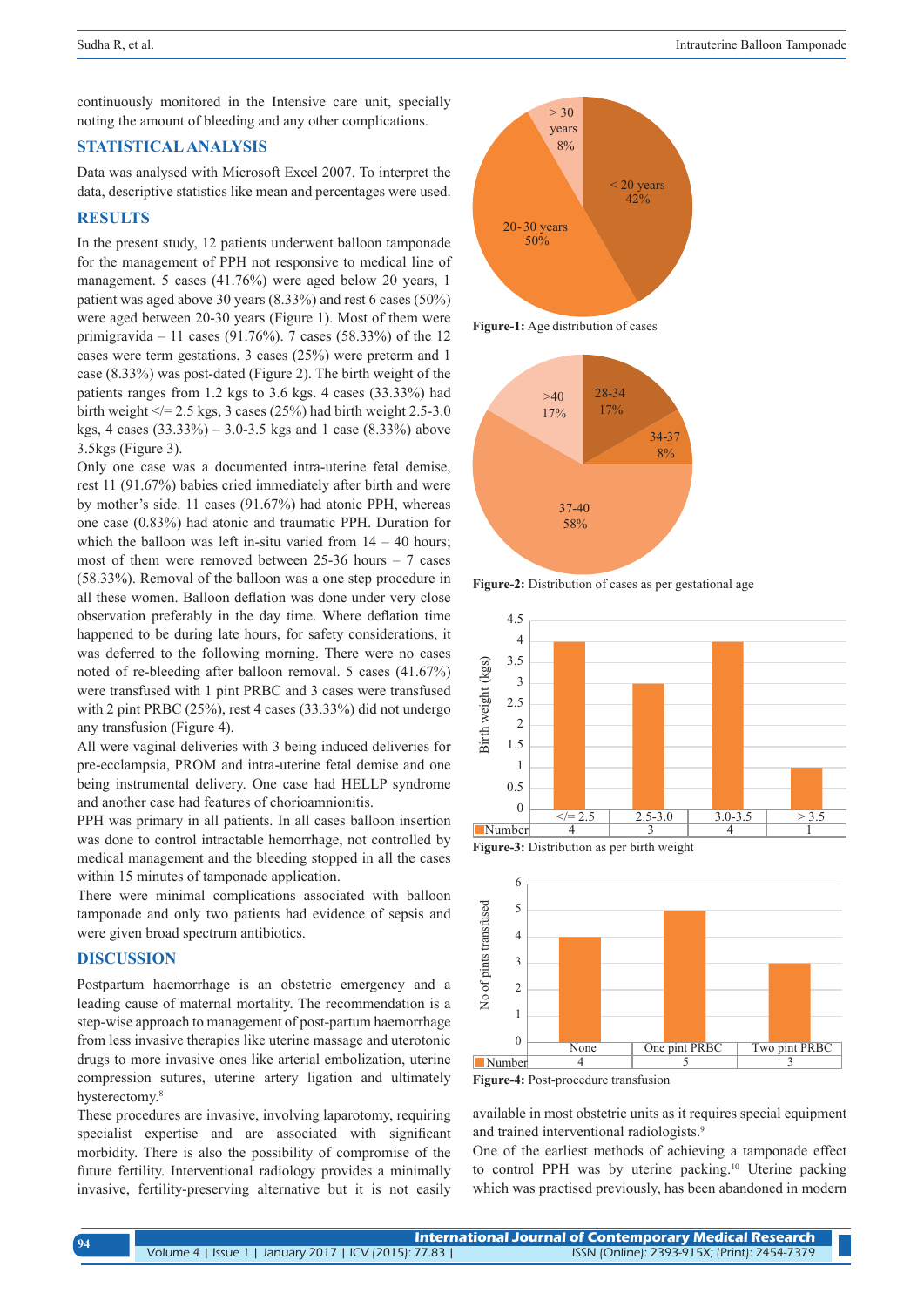obstetrics, due to the risk of uterine injury from blind insertion, infection and concealed hemorrhage. It has been replaced by Balloon Tamponade Technology (BTT). Balloon tamponade is a simple procedure that be easily performed by residents after adequate training. It is readily available in most units and has the advantages of immediate results, low cost and less morbidity.9

Goldrath was the first one to describe the successful use of a Foley catheter to tamponade acute profuse uterine bleeding in 17 of 20 patients in 1983.<sup>11</sup> A variety of devices have been used for uterine tamponade which include the Sengstaken-Blakemore tube, Bakri balloon, Rusch balloon, Foley catheter and the condom catheter balloon.<sup>9</sup>

The intrauterine balloon is considered to act by exerting "inward-to-outward pressure" that is greater than the systemic arterial pressure to prevent continual bleeding.12 The presumed mechanism of action of the tamponade in stopping the bleeding is by creating an intrauterine pressure which exerts hydrostatic pressure on the capillaries and veins in the uterus. The pressure does not necessarily have to be higher than the systemic arterial pressure.13,14 In addition, hydrostatic pressure effect of the balloon on the uterine arteries has been proposed20 and stimulation of uterine contractions by the balloon in the cervix has also been demonstrated.15,16

Because the condom tamponade is meant for uterine atony, trauma as a cause of the PPH must be ruled out thourough thorough visual examination of the genital tract. That tamponade can be used to control bleeding even in the face of coagulopathy.<sup>8</sup> Condoms do not allow for drainage of the uterine cavity. Even though some blood can flow over the surface of the condom into the vagina17, it is also possible for the blood to accumulate above the condom. There is therefore the need for close monitoring of the patient's vital signs and the fundal height of the uterus to identify failure early and proceed with further treatment.<sup>8</sup>

A review of the many case reports, retrospective and prospective studies of balloon tamponade in the management of PPH done by Georgiou (2009) showed the procedure was successful in 97/106 (91.5%) cases.<sup>18</sup> The Scottish Confidential Audit of Severe Maternal Morbidity (2009) identified 57 cases where balloon tamponade was used for the management of major PPH and hysterectomy was averted in 50 (88%) women with refractory PPH.19

Our study results show a success rate of similar order. As our hospital is a district general hospital, the population studied could be representative of the general population.<sup>9</sup>

In this study, bleeding stopped within 15 minutes at maximum, after insertion of condom tamponade, no further bleeding was noted after removal and thus no further intervention like laparotomy were required. Indeed, it is easily available, cheap, is easy to insert and take out, consumes less time, requires minimal anesthesia, and is less traumatic, needs no trained personnel, and acts immediately. Even if it does not work properly, it reduces blood loss and gives some time till surgical help becomes available. So, tamponade test can be performed in all the cases with failed medical means and maneuvers.

There are many studies on the use of intrauterine condom tamponade for management of Severe PPH. Dabelea et al reported 23 cases with postpartum hemorrhage unresponsive to medical therapy but managed successfully with intrauterine balloon tamponade.20 Likewise, Airede LR et al reported

four cases of PPH due to uterine atony in which intrauterine tamponade with inflated condom stopped bleeding.<sup>21</sup>

Johanson R et al also supported tamponade method as innovative, simple and effective. They used Rüsch urological hydrostatic balloon catheter. They reported two cases, in which medical therapy failed to control PPH, but the catheter worked and avoided further surgical interventions.<sup>22</sup> Doumoouchtisis SK et al had similar results with balloon tamponade. They used Sengstaken-Blakemore Oesophageal Catheter (SBOC) on 27 cases of PPH not responding to medical management. Bleeding stopped satisfactorily among 22 of them, but five required surgical intervention – four had hysterectomy. They did not notice any significant complication of the procedure.<sup>23</sup> Among other forms of tamponade, Vitthala S et al used Bakri balloon tamponade with an effectiveness of 80%.24

Marcovici I et al also found high efficacy of intrauterine inflated Foley's catheter balloon for tamponade. They reported one case of profuse hemorrhage following evacuation of 17 week fetus, controlled with intrauterine balloon tamponade.25

In our study, removal of the balloon was at the discretion of the attending physician and it was noted that the balloon was inflated for an average of 28 hours before removal. Studies by G. S. Condous et al. and J. Seror et al. quote similar results and duration of balloon tamponade in their studies was an average of 26 hour, 14 minutes and 30 hours respectively.<sup>26,27</sup>

Time is of essence in the management of PPH. Most PPHs occur without any risk factor and in the absence of effective medical intervention patients with PPH on the average die within 2 hours. It is therefore imperative for every skilled birth attendant to be able to proceed to a second line of treatment such as putting in a condom tamponade when medical treatment fails.<sup>8</sup>

One of the significant limitation of our study is its lack of a control group. Another limitation is the estimation of total blood loss and use of balloon catheters was at the discretion of the attending physician.

### **CONCLUSION**

Our study concludes that balloon tamponade is an effective means of controlling severe PPH with success rates of 100%. At times when PPH do not respond to pharmacologic measures, foley's intra-uterine tamponade would be an emergency life saving procedure, especially in low-resource settings. As this technology avoids the need for further interventions including invasive surgical procedures like hysterectomy, it reduces the hospital stay and recovery period and hence it proves to be cost effective. Further studies are needed to standardize the ideal volume of fluid for balloon inflation, need for concurrent oxytocin infusion with dosage, duration of balloon tamponade and whether to be removed in single step or multiple steps; their merits and demerits.

#### **REFERENCES**

- 1. Lalonde A, Daviss BA, Acosta A, Herschderfer K. Postpartum haemorrhage today: ICM/FIGO initiative 2004–2006. Int J Gynaecol Obstet. 2006;94:243–253.
- 2. World Health Organization. Attending to 136 million births, every year: Make every mother and child count: Chapter 4: Risking death to give life. The World Health Report 2005. Geneva: WHO, 2005.
- 3. Chouristos Georgiou. A review of current practice in using